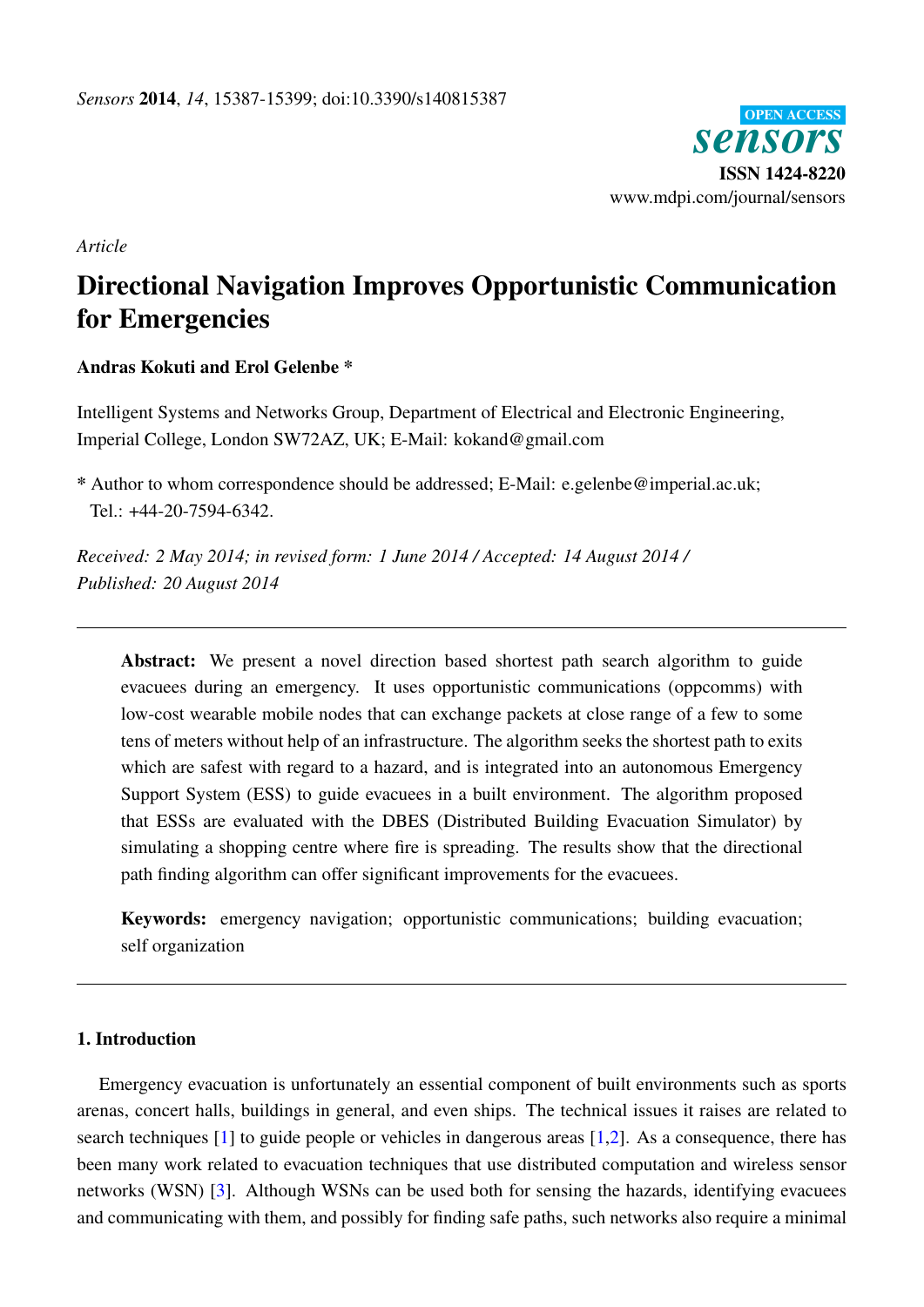fixed infrastructure which remains viable during an emergency. Since many catastrophic events can also impair or destroy the fixed sensor nodes, this paper considers the use of a simpler technology based on commonly available wearable opportunistic network nodes that can be implemented with smart phones or personal digital assistants, as a supplementary system or an alternative for helping evacuees.

Research papers in the field [\[4\]](#page-11-3) fall mainly into two categories. The first group is comprised of solutions that rely on the existence of a sensor network for emergency navigation. The work by Li *et al.* [\[5\]](#page-11-4) who propose a distributed navigation algorithm with implementation and evaluation on a physical sensor network. Their approach is based on the flooding model in which every sensor exchanges information with every other sensor, therefore, this solution does not scale well, due to a very high communication cost. In [\[6\]](#page-11-5) a distributed navigation algorithm based on the temporally ordered routing algorithm (TORA) is introduced in order to guide civilians in a building with a 2D layout during an emergency. This protocol is extended to 3D environments in [\[7\]](#page-11-6). In addition, others [\[8,](#page-11-7)[9\]](#page-11-8) have taken congestion into account, and in [\[8\]](#page-11-7) an algorithm where rescue force flexibility is also examined is proposed. An indoor navigation system is presented in [\[10\]](#page-11-9) based on mobile phones that use a pre-existing WSN for monitoring the building and receiving updates regarding a dynamic hazard, together with a centralized emergency guidance system. Some prior work [\[11](#page-11-10)[,12\]](#page-11-11) provides a distributed decision support system (DDSS) for building evacuation, where static decision nodes (DNs) with communication and processing capabilities are installed in the building and provide directions to civilians in their vicinity, either via dynamic signs or wireless communications. DNs form a network and disseminate information regarding the hazard and evacuation paths in a distributed manner based only on local information, and a distributed update algorithm is executed periodically by the DNs, where each DN communicates with its neighbors to send its current hazard and path metrics. Other work has considered the specific computational structure that is needed to simulate and control emergency navigation with the use of sensor networks [\[13\]](#page-11-12).

The second group of solutions is significantly different from the first, since hazard information is disseminated over an opportunistic network of communication nodes (CNs) that operate as part of the Emergency Support System (ESS) and disseminate Emergency Messages (EM). Most data forwarding and routing protocols for opportunistic networks (oppnets) [\[14\]](#page-11-13) seek a balance between message delivery ratio and resource consumption [\[15–](#page-11-14)[17\]](#page-12-0). For the dissemination of EMs, which are very short in nature, a high delivery ratio and low message latencies are crucial. A fine example of opportunistic communication protocols is the epidemic routing protocol [\[18\]](#page-12-1), which disseminates multiple copies of a message over the network similar to the spread of an infectious disease and has been used in [\[19\]](#page-12-2).

However, the ESS we describe uses a fixed infrastructure of sensor nodes (SNs) to monitor the environment, but each civilian is guided by his/her own individual CN, which locally calculates the best evacuation path based on the currently obtained information. Thus, this paper provides an enhanced path finding algorithm to guide evacuees from the hazardous areas to safe exits in a direction that avoids hazards. This direction is estimated for each evacuee, from the current position of all the evacuees based on Opportunistic Communications (oppcomms) information sharing [\[19\]](#page-12-2), with a directional extension of Epidemic Routing. The experimental results that we present based on simulations with the DBES tool [\[20\]](#page-12-3), show the degree of improvement that the directional path finding algorithm can offer compared to previous approaches.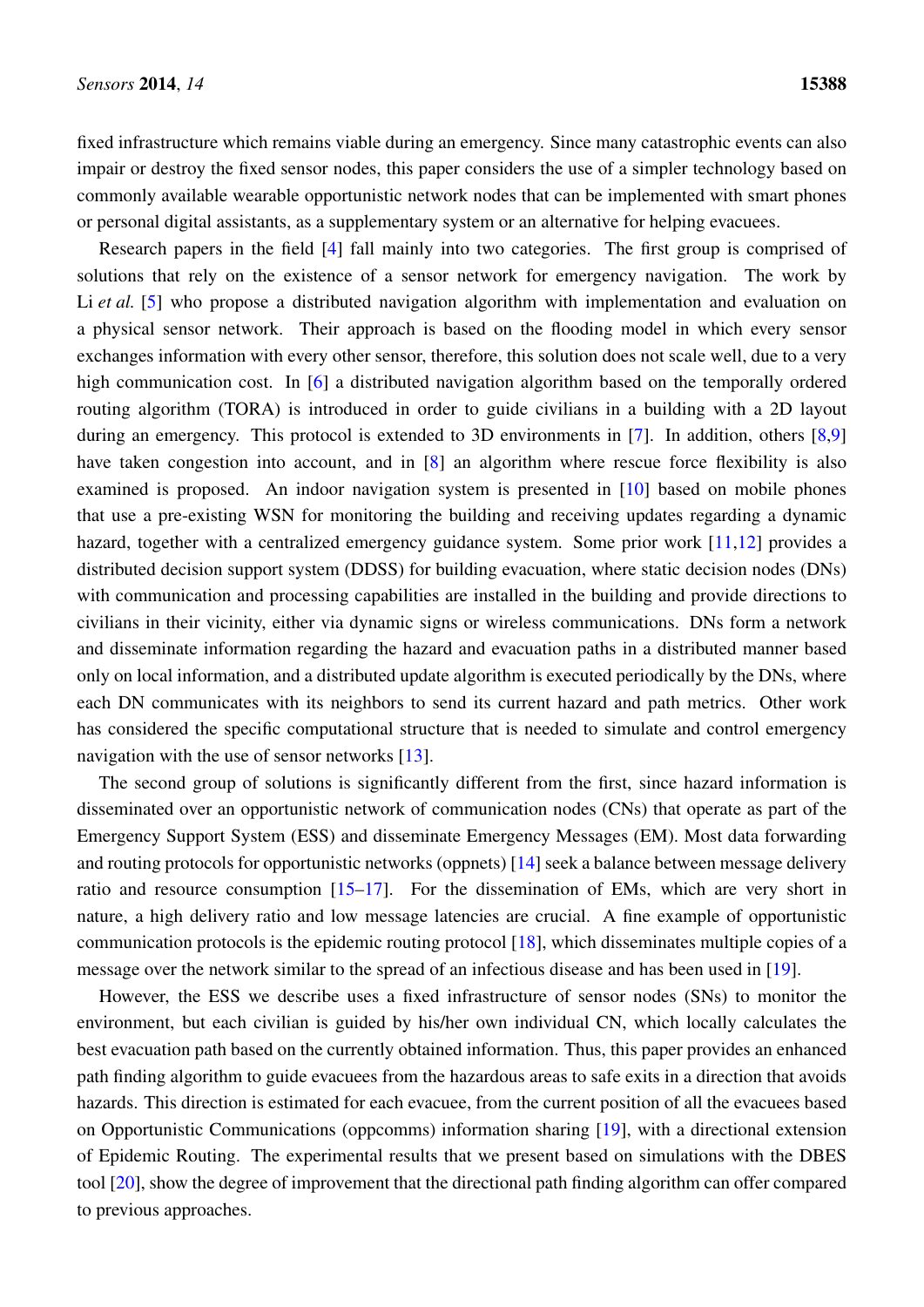The rest of the paper is organized as follows: The novel algorithms are described in Section 2. We establish the simulation environment, perform the experiments and show the results in Section 3 and finally, the conclusions of the current work are presented in Section 4.

### 2. The Novel Algorithms

The same system was used as in [\[19\]](#page-12-2). This ESS consists of fixed sensor nodes (SNs) and mobile communication nodes (CNs). The sensors are pre-deployed at fixed locations in the building, having short range wireless communication capability so they can directly communicate with CNs in range. SNs are only utilized for civilian localization, *i.e.*, to tell the portable CNs about where is the mobile user in the building, as in an indoor environment GPS localization is not reliable. Therefore, SNs do not form a conventional wireless sensor network and hazard information is not disseminated among SNs, because the limited energy and physical capabilities of SNs. The communication nodes (CNs) form a network in an opportunistic manner as devices come into contact. Opportunistic communication enables the dissemination of messages in order to gather and convey information for situational awareness, such as the condition and location of the hazard. The described ESS assumes that each CN stores the graph representation of the area (*i.e.*, the layout of a shopping centre) and can communicate each other via its radio interface.

Our proposed algorithms, a path finding algorithm and a communication protocol, are based on the same idea: always to maintain the direction from the hazardous area (*i.e.*, fire area) to the exits. With the help of this direction our navigation system can guide the civilians not through the shortest path but through a safer one. Once a CN (which is carried by a civilian) observes hazard in its local environment it generates a new emergency message (EM) that includes the location of the fire (gathered from the SNs), the hazard intensity, the device ID and the observation timestamp. Each EM is identified by its (device ID, timestamp) pair. CNs use oppcomms to disseminate EMs to other CNs. From the received EMs a CN can update its own local graph (which is stored on the device) and calculates a path to the determined exit. The algorithm for the path selection will be explained in Section [2.1](#page-2-0) while the protocol, which is used for data dissemination among CNs, will be defined in Section [2.2.](#page-5-0)

#### <span id="page-2-0"></span>*2.1. The Direction Based Path Finding Algorithm*

Our observations are depicted in Figure [1.](#page-3-0) This figure shows an example for a fire evacuation with two fire exits and one civilian. As it could be seen, there are two different evacuation path, one for each exit. In the Figure 1a subfigure the civilian will choose the path which is indicated by red, as it is shorter than the other one. However, the "red" path is shorter than the "green" one, but it leads the civilian towards the hazardous area which can be very dangerous. Thus, our idea was that the algorithm should lead the civilian through a safe path even if it is longer than the others. Hence in this case, the civilian should choose the "green" path instead of the "red" one. To predict the safety metric of a path, we can utilize directions, which is the main element of our novel path finding algorithm. A direction vector should be determined for each path, which describes its main direction (the direction points from the civilian position to the selected exit), and another vector should be calculated, which is the optimal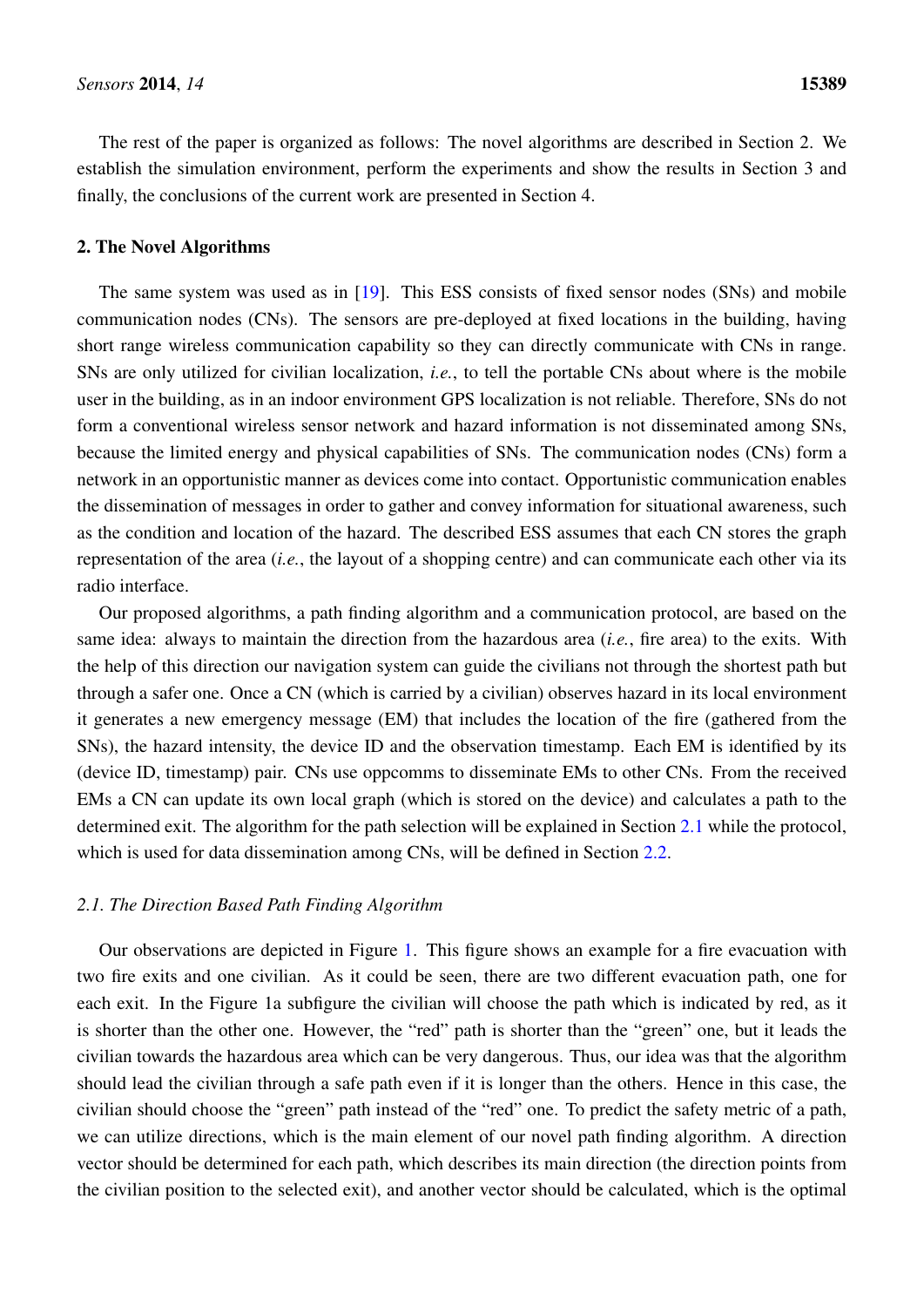evacuation direction from the hazardous area. These direction vectors are shown in Figure 1b. The proposed algorithm uses these directions to guide the civilian through a safe path to a fire exit.

The first step in our algorithm is the calculation of these directions. The directions from the civilian's position to the exits (such as the dashed arrows in Figure 1b) are easy to calculate, since the graph for the given area is stored on the CN, therefore, the positions of the exits are available for every civilian, and each CN can obtain its location from the fixed sensor nodes (SNs). The fire direction (which points from the estimated fire location to the CN) is a bit more sophisticated, since a CN could have many emergency messages (EMs) and these could contain different locations. Thus, the resultant vector should take into account all the received packets. More recent messages (with a newer timestamp) are more relevant, therefore, the locations in the messages should be weighted by factoring in their creation time. Lets assume, that a civilian has received n different EMs (identified by (device ID, timestamp) pair), which are ordered chronologically (based on the creation time), and let  $v_{t_i}$  be a direction carried by the EM (from the affected location to the current civilian's position) generated at  $t_i$ . Then the resultant vector could be calculated as follows:

<span id="page-3-1"></span>
$$
\vec{v_{sum}} = \sum_{i=t_0}^{tn} \frac{1}{2^i} \vec{v_i} \tag{1}
$$

<span id="page-3-0"></span>Figure 1. An evacuation example. (a) Based on the shortest path the civilian will choose the "red" path; (b) By using directions, our algorithm can guide the civilian through the safer "green" path.



It should be noted in Equation [\(1\)](#page-3-1), that when  $n \to \infty$  then the newest message has the same weight as all the preceding weights aggregated. It is important to notice that the  $v_{t_i}$  vectors are direction vectors, therefore, the result does not depend on the distance between the civilian and the hazardous area.

In the next step, our algorithm tries to find a path based on the previously calculated "fire" vector. Since a civilian has one "fire" vector and many "exit" vectors, the angle between a fire vector and an exit vector can be calculated simply. As it is depicted in Figure 1b the paths with smaller angle (meaning the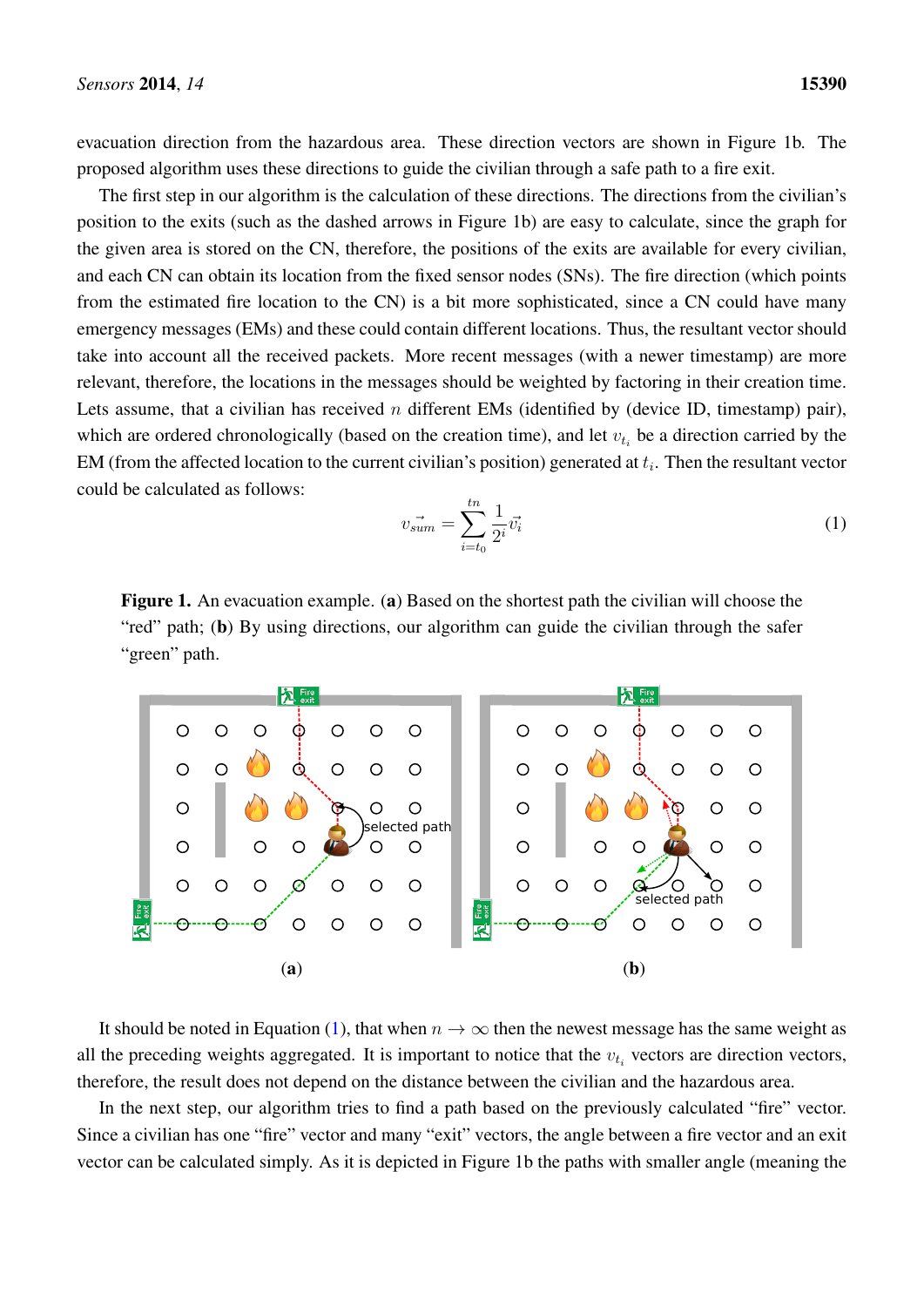angle between the selected exit and the fire vector) are more likely to be safer than the paths with higher ones. Hence, a novel cost function could be defined as follows:

<span id="page-4-0"></span>
$$
\hat{F}(\phi_i, G) = \frac{-\cos(\phi_i) + 1}{2} * D_i \tag{2}
$$

 $\phi_i$  denotes the angle between the fire vector and the  $i^{th}$  exit vector,  $D_i$  is the shortest path cost to the  $i<sup>th</sup>$  exit and G is the graph of the area. Note, that If there is an exit right next to the civilian's position but its angle  $(\phi_i)$  is much bigger than the other's (which is actually far from the source), the algorithm will choose the further exit. An example for this case is depicted in Figure 2a. To prevent this, the cost function should be modified with a new factor:

<span id="page-4-1"></span>
$$
\rho_i = \frac{\Delta_i}{\min_i D_i} * \min_i \hat{F}_i \tag{3}
$$

Figure 2. An evacuation where Equation [\(2\)](#page-4-0) does find a suboptimal path. (a) An example where the Equation [\(2\)](#page-4-0) does not find the optimal path; (b) And with the uncertainty factor (Equation [\(3\)](#page-4-1)).



 $\rho_i$  is called uncertainty factor, and its purpose is to reduce the probability of choosing a suboptimal path based on the directions.  $\Delta_i$  is the difference between the shortest path's cost to the *i*th exit and the minimum of the shortest path's costs to each exit ( $\Delta_i = D_i - min_i D_i$ ). Thus, the final version of the cost function is the sum of the previous cost function and the uncertainty factor.

<span id="page-4-2"></span>
$$
F(\phi_i, G) = \hat{F}_i + \rho_i = \frac{(-\cos(\phi_i) + 1) * D_i^2}{2 * \min_i D_i}
$$
(4)

Our novel path finding algorithm uses the previously presented cost function (Equation [\(4\)](#page-4-2)) to select the most appropriate evacuation path. If a CN receives a new EM, it recalculates the direction from the hazardous area, and based on this vector it updates the cost of each path. This method ensures, that the civilian will be guided toward the most appropriate fire exit.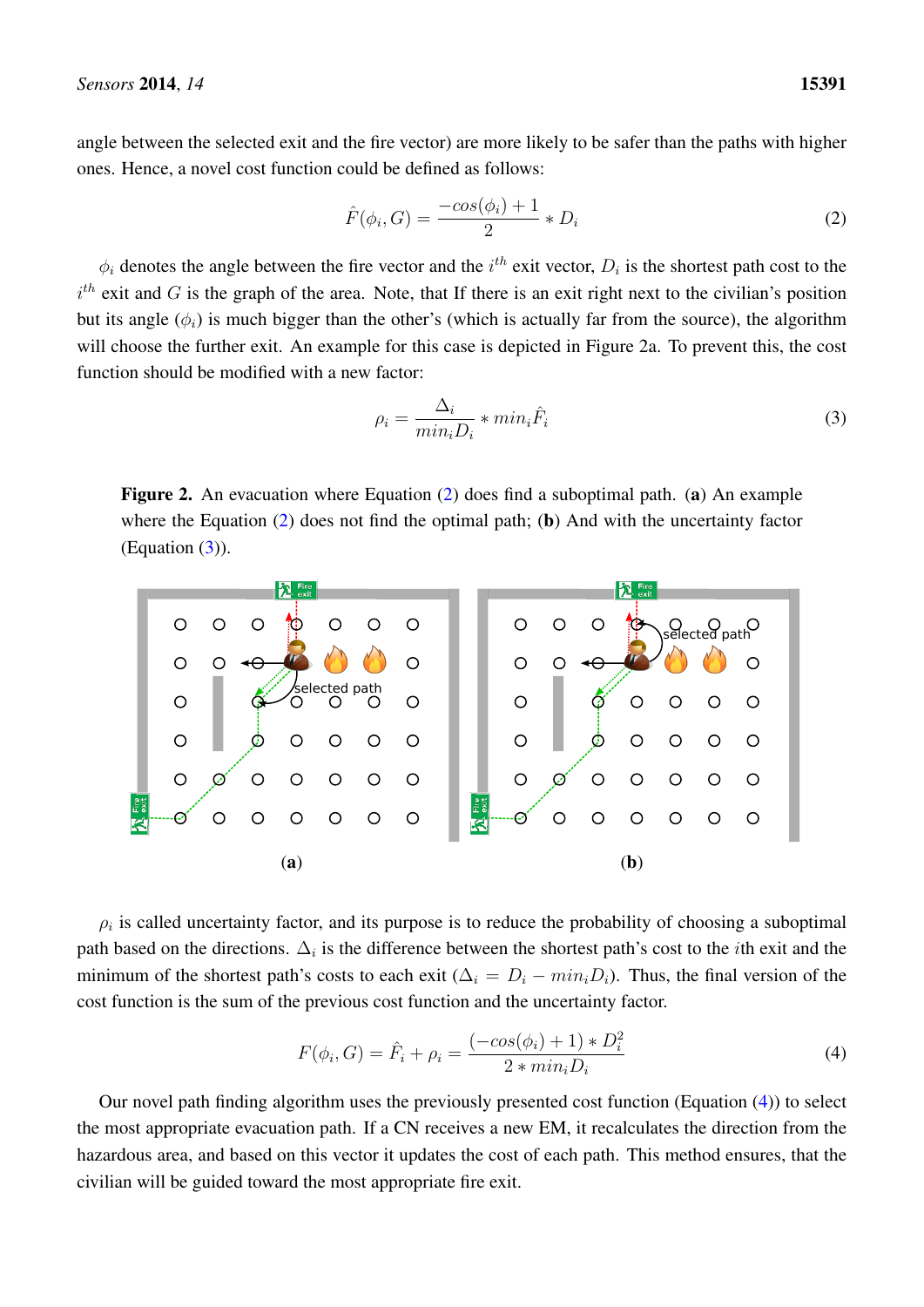#### <span id="page-5-0"></span>*2.2. Directional Extension of Epidemic Routing*

Most data forwarding and routing protocols for opportunistic networks (oppnets) try to achieve a balance between message delivery ratio and resource consumption [\[16](#page-11-15)[,17\]](#page-12-0). For the dissemination of EMs, which are very short in nature, a high delivery ratio and low message latencies are crucial. A fine example of opportunistic communication protocols is the epidemic routing [\[18\]](#page-12-1), which disseminates multiple copies of a message over the network similar to the spread of an infectious disease used in previous work [\[19\]](#page-12-2). The main idea behind the use of the Epidemic Routing protocol was that each EM is intended for all CNs in the system.

In our case it would be beneficial to somehow limit the number of disseminated messages. CNs are not interested in all EMs, only the ones that can change the evacuation path. An EM can change the path due to two reasons; (a) it updates the weights in the graph  $(D<sub>i</sub>$  will be modified in the cost function) or (b) it changes the previously described fire vector in Equation [\(1\)](#page-3-1) ( $\phi_i$  will be modified in the cost function). Since the proposed path finding algorithm uses directions to select the evacuation path (and not the shortest path), and it guides the civilian through a safer path (not through the shortest one), therefore the effect of (a) is less important than (b).

The determination of the fire vector in Equation [\(1\)](#page-3-1) contains all the received messages in chronological order, thus a threshold  $(\alpha_t)$  can be determined whether a newly received message can significantly modify the resultant vector or not. This threshold depends on the location of the exit, the layout of the area and other factors. Therefore, an appropriate threshold should be given for each scenario individually. The older a message is, it represents less weight, so only messages created after the timestamp of the currently received latest message should be taken into account.

The presented novel protocol uses the same transmission mechanism as the Epidemic Routing protocol, but only those messages will be circulated among the nodes, which (a) are created later than the receiver's latest message timestamp; and (b) which determine a new direction (if  $\vec{v}_{sum} * \vec{v}_{sum'} < cos(\alpha_t)$ ) for the evacuation path.

#### 3. Performance through Simulation

Although mathematical models [\[21\]](#page-12-4) can be used to evaluate the performance of subsystems such as for instance the oppcomms, our objective is to evaluate the effect of the proposed directional protocol in the context of a realistic evacuation environment. Thus we have chosen to conduct a simulation study using the DBES tool [\[20\]](#page-12-3) in a realistic evacuation scenario. In order to compare with earlier results, we use the same parameter values as in [\[19\]](#page-12-2), with some exceptions.

In our settings, each CN can store 100 EMs for communication purposes, its data transfer rate is 100 Kbits/s and the maximum effective CN communication range is 6 m, since it can be varied between 2–10 m and we have selected a middle range. An SN is located at each vertex of the building graph and each SN uses its own location identifier to locate the CNs. Location messages (LM) are transferred between CNs and SNs, and each LM contains the SN's location identifier. Thus, the navigation system operating on the CNs can determine its current position from the received LMs.

The simulations are based on a single-story building representation of Figure [3](#page-6-0) that was created from the blueprint of a real shopping centre in London. The layout contains 8 fire exits and 321 other nodes,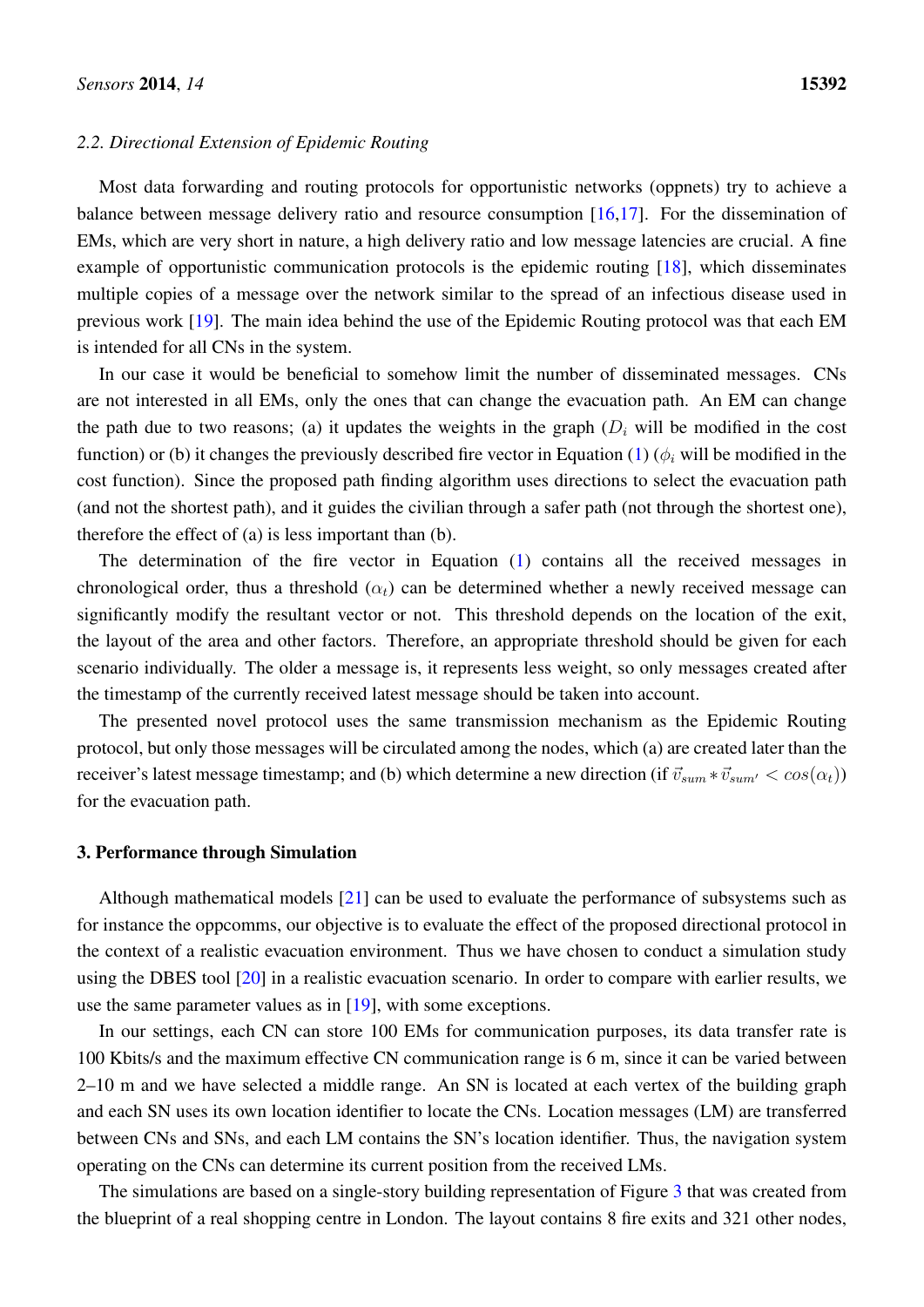where each node (*i.e.*, graph vertex) has a maximum capacity (in our case it is set to 10). Thus, when a graph vertex has more evacuees than its maximum capacity, that node becomes overcrowded and the simulations take physical congestion into account.

Two different mobility models are used in the simulations. In emergency cases the evacuees move to the selected exit on the shortest path. However, during normal operation the civilians use the following pattern. After waiting for some time which represents shopping or looking around in the store, the civilian chooses a random destination within the building, which is not an emergency exit. After moving to that location (the shortest path between two locations in the building is used) and then waiting for a random time at this destination, it chooses the next destination and so on in a repetitive Markovian random scheme. The average of the random waiting time in our simulations is 10 min. The movement velocity for each civilian is 1 m/s (since a majority of the people in a shopping centre wander from store to store), and we assume that the current health of the civilian does not affect its speed.

<span id="page-6-0"></span>Figure 3. A single-story building used in simulation. The layout parts are connected to each other through the hallways. The string positions of the fire could be seen at (a) and (c) subfigure. (a) The first part of the layout; (b) The first second of the layout; (c) The third part of the layout; (d) The fourth part of the layout.



Fire hazard with the same intensity is used in all the simulations to achieve a consistent evaluation. The fire spreads along graph edges, following a Bernoulli trial model. The fire model in the simulation and its effects on evacuee health have been inspired by [\[22\]](#page-12-5). In the simulations, the fire starts 600 s after the simulation begins and the results are an aggregate of 20 simulation runs with different distributions of evacuees. In all our simulations we did not assume that there was a central alarm in the building to represent the full potential of the self-organized network (formed by the CNs).

Four different simulation scenarios have been tested:

• The emergency system identical to that of [\[19\]](#page-12-2) for comparison purposes;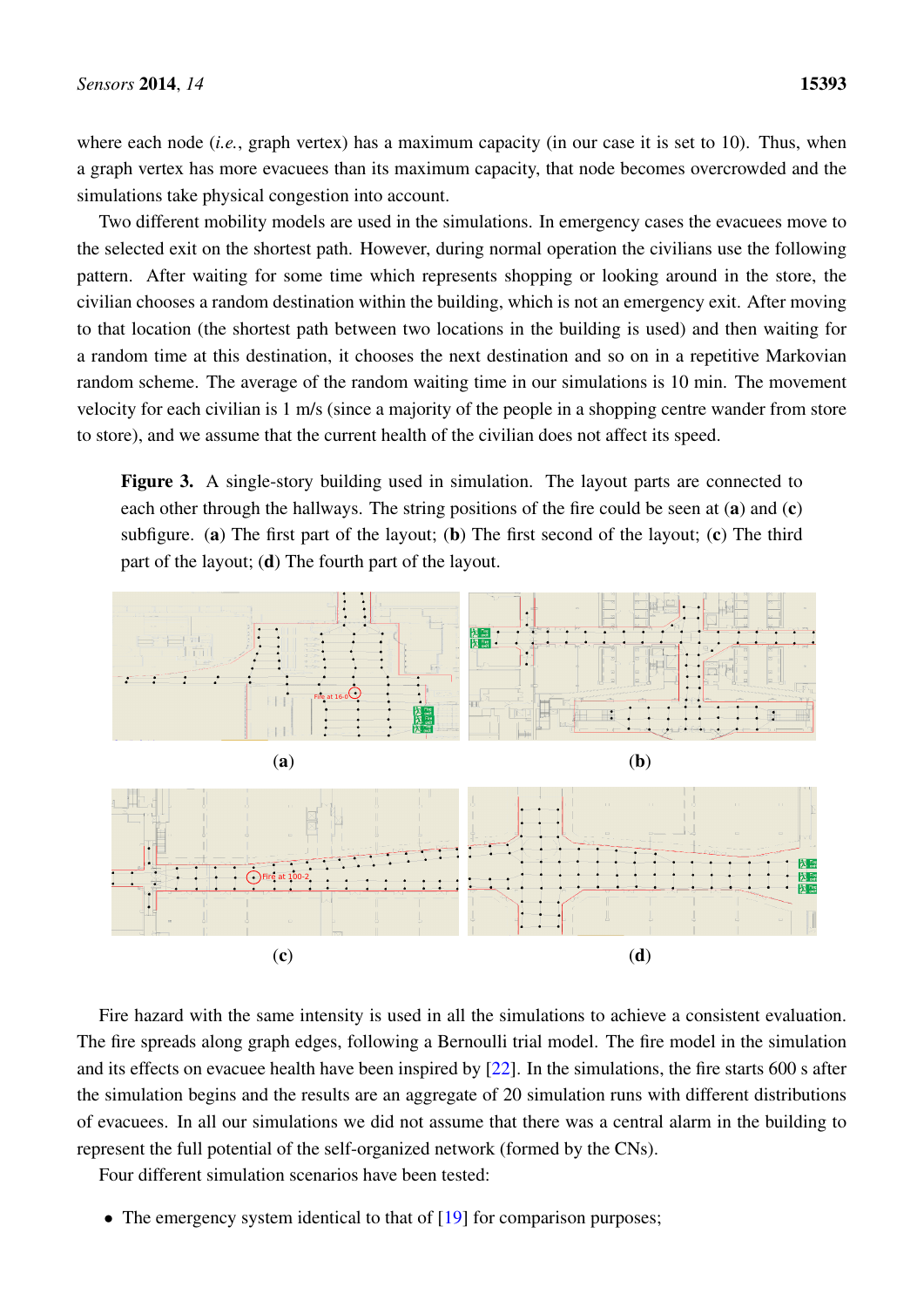- The ESS enhanced with our novel algorithm, where the SNs can determine positions without error (an ideal case);
- The previous system, but operating with positions with errors having a Gaussian distribution with a maximum error of 2 m; and
- The same as the previous one, but with Gaussian errors and a maximum error of 10 m.

## *3.1. Simulation Results*

The simulations are performed with four different civilian densities (400, 600, 800 and 1000 civilians) because the number of customers in a shopping centre may vary in a wide range (depending on the day, offers, holidays, *etc.*). Note that 400 civilians on this layout is a sparse presence while 1000 people would be fairly crowded while 600 or 800 could be intermediate cases).

Another important parameter is the starting position of the fire hazard: we have chosen two different locations shown in Figure [3](#page-6-0) to start the fire, the first at node  $16 - 0$  is a critical location as it is very close to 3 exits, so the fire will spread very quickly towards the exits and then these exits become unreachable. The second starting position is less crucial, since the fire will be generated in the middle of a hallway, thus, the civilians can easily escape in different directions.

Many studies of sensor networks for emergency management focus on the technical aspects of the sensor network itself, including the communication system efficiency, the packet travel delays, and the security [\[23](#page-12-6)[,24\]](#page-12-7). Here we have taken a different approach, and we essentially focus on the *success* of the evacuation procedure by measuring the state of the evacuees themselves.

Simulation results will be shown regarding two different aspects:

- The first, shown in Figure [4,](#page-8-0) is the main focus of this paper, and it relates to the ultimate success of the evacuation. We measure how many evacuees reach the exit in how much time during the evacuation, and also evaluate their health level when they do exit the system. The percentage indicated is a measure of the effectiveness of the emergency evacuation system, and it captures the primary security metric of the proposed system;
- The second aspect focuses on the mobile self-organized network, and it measures the ratio of messages that are successfully delivered between CNs. This is a performance indicator of the communication protocol that is being used.

The results from the first aspect highlight the differences between the path finding algorithms, while the second set of results focus on the success of the communication protocol.

Figure [4](#page-8-0) presents the results from the first aspect when the fire was generated at node  $16-0$ . The first column in each group (indicated with ESS label) represents the same emergency system as in the previous work from our group, where the Dijkstra shortest path algorithm is used for selecting the evacuation path and the original version of Epidemic Routing is implemented. When observing the number of evacuated civilians (depicted in Figure 4b) it could be seen that this solution achieves around 95%–96%, which means that in the most dense case 950–960 civilians can be evacuated, but unfortunately the other 40–50 were unable to reach the exits in time. Figure 4a shows the health level (expressed as a percentage) of the successfully exited evacuees, while if a civilian could not exit the building, his/her health is not taken into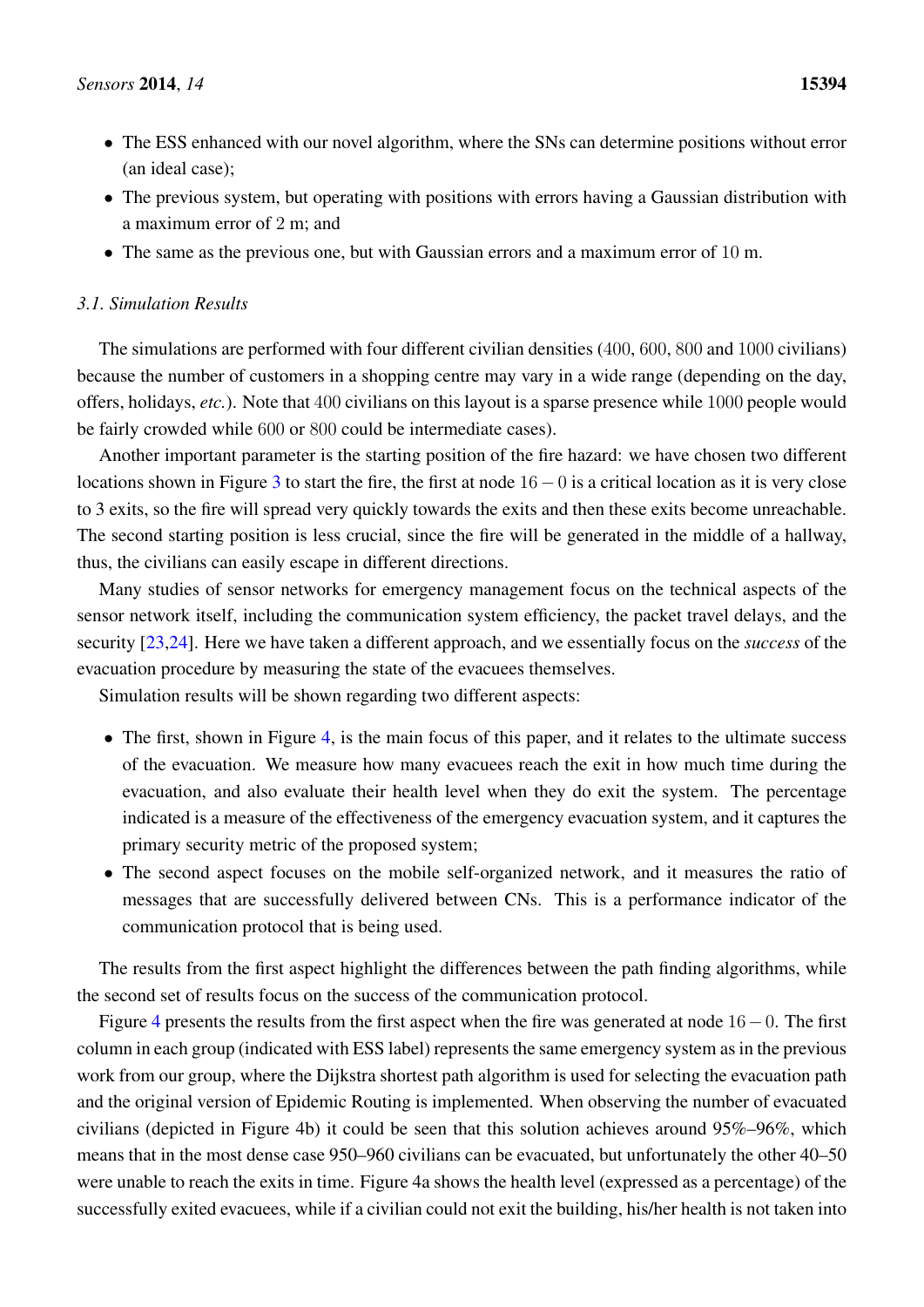account). The evacuated civilians have around 90%–93% of their health with the ESS. One important thing should be noticed, namely that the ESS (and other systems as well) gives better results when the density of the civilians is higher (so the performance of the ESS is dependent on population density). This is the positive impact of the self-organized mobile networks formed by the CNs: more nodes mean better communication opportunities therefore EMs can be delivered faster and more reliably to all CNs.

<span id="page-8-0"></span>Figure 4. Results of the evacuation when the fire was generated at node  $16 - 0$ . In each group the first column Emergency Support System (ESS) indicates the same emergency system as proposed in [\[19\]](#page-12-2). The second one (ESS+) is the enhanced system but without any localization error (an ideal case). The third and fourth are the enhanced version as well but with localization noise (which follows the normal distribution with maximum of 2 and 10 m). (a) Average evacuee health *vs.* number of the civilians; (b) Evacuated civilians *vs.* number of the civilians.



The second, third and fourth columns show results for the enhanced system that uses our algorithm with the error model being used for the localization. ESS+ is an ideal scenario with no error in the positioning system, therefore, each SN can tell the exact position of a CN. Obviously this is not a real-life assumption. We also show a normal distribution with the maximum error set to 2 m (I) while in (II) it is 10 m. The performance of ESS+, can achieve about 3%–4% better results on evacuated civilians and 6%–7% on the health of the civilians than just simply ESS. The 3%–4% improvement in the number of the evacuees means 30–40 people in the overcrowded scenario. The proposed algorithm does not only rescue more people from the building, but the evacuated civilians have better health as well (Figure 4a).

These results indicate that the directional based path finding algorithm can calculate the appropriate evacuation path with or without positioning error, since the variants of ESS+ achieve nearly the same results with differences well within statistical variations due to the simulations, and the proposed path finding algorithm appears to be tolerant to positioning errors.

Other simulation results obtained when the fire starts at node  $100-2$  are shown in Figure [5.](#page-9-0) The same conclusions can be drawn as from Figure [4,](#page-8-0) while in this case the differences between the enhanced and the normal version of ESS are smaller with regard to the number of successful evacuees in Figure 5b that improves by 2%, and by 3% with regard to health in Figure 5a, though this improvement is not negligible since 2% of the evacuees is 8–20 rescued people.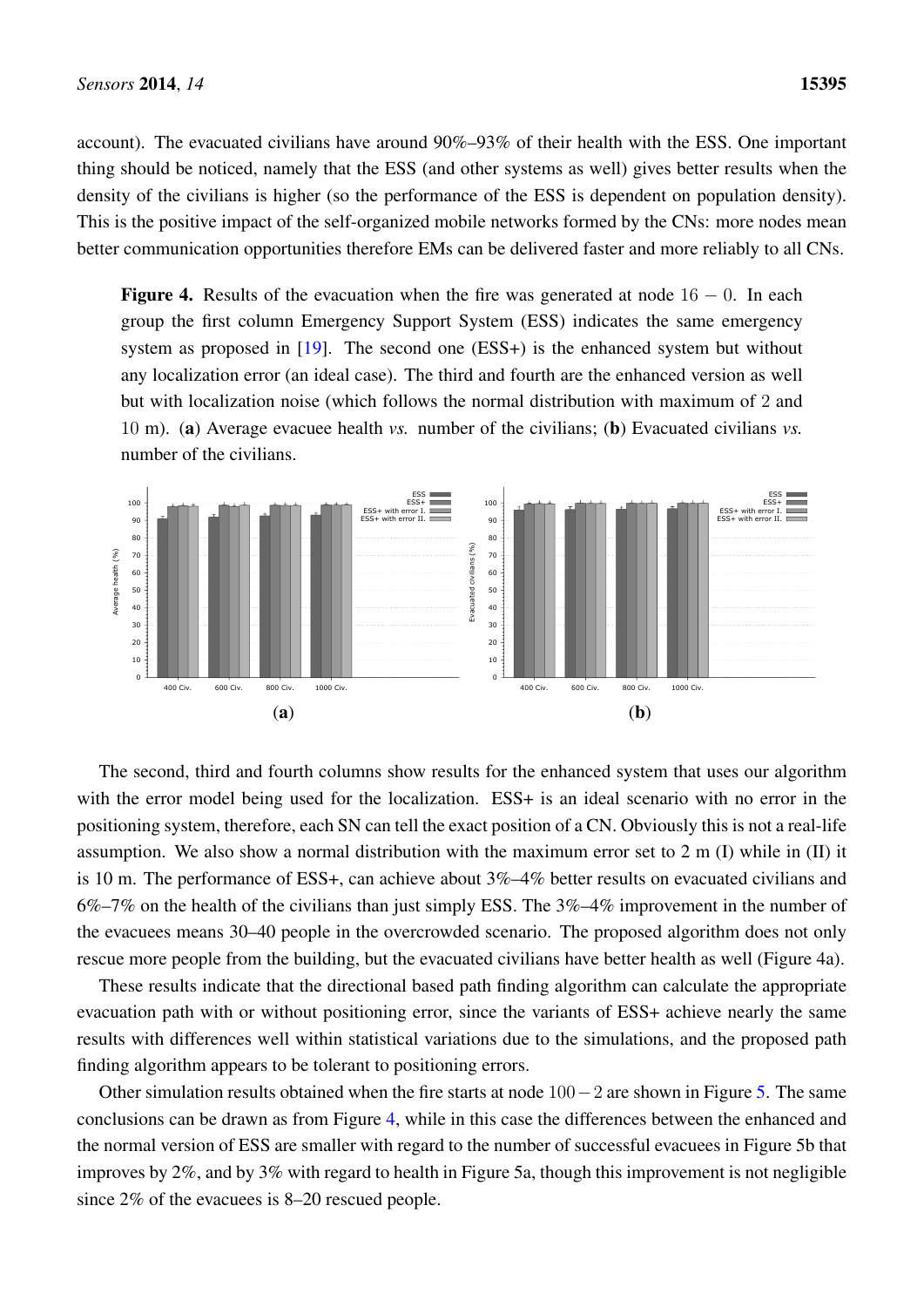

<span id="page-9-0"></span>Figure 5. Results of the evacuation when the fire was generated at node  $100-2$ . (a) Average evacuee health *vs.* number of civilians; (b) Evacuated civilians *vs.* number of civilians.

The lower difference is because of the starting location of the fire hazard. This location (as it is depicted in Figure [3\)](#page-6-0) is in the middle of a long hallway with no fire exits. In this case the shortest evacuation path to the nearest exit could be a good (but definitely not the best) solution as well, since the evacuation path from the hazardous area to the nearest exit is much less likely on the path of the fire, because the fire is being spread from a centre node towards the exits.

Our final results relate to resource consumption in the mobile self-organized network formed by the CNs. Figure [6](#page-10-0) shows the average number of the received EMs in a CN. The figure contains 5 columns instead of 4 in each group, since the fifth is the ESS+ system but implemented with the Epidemic Routing protocol instead of our communication protocol. This is essential to draw the right conclusions as nodes with ESS are forming different networks than with ESS+. To compare the two protocols, the same networks and the same conditions should be established (so in our aspect the first column here is meaningless, it is shown only for completeness). As it could be observed, the extended version of the Epidemic Routing protocol can achieve much better results, than the original version, when the number of duplications is taken into account. This is because Epidemic Routing protocol transfers all the new messages between the communication nodes, while the novel version transfers only those which fulfill two requirements. The first one is that the timestamp of the EM must be more recent than the receiver node's latest EM, and the second is that the contained direction must enclose a bigger angle with the resultant direction vector then  $\alpha_t$ . In our simulations the  $\alpha_t$  has been chosen to  $\pi/4$ . Obviously it can be seen as well, that increasing the density of the civilians, the number of the transferred EMs is increasing, since the average size of the network formed by the CNs is bigger as well. The second, third and the fourth columns (which indicate the ESS+ system) show almost identical results, so it can be stated, that the extended version of the Epidemic Routing is fault-tolerant as well.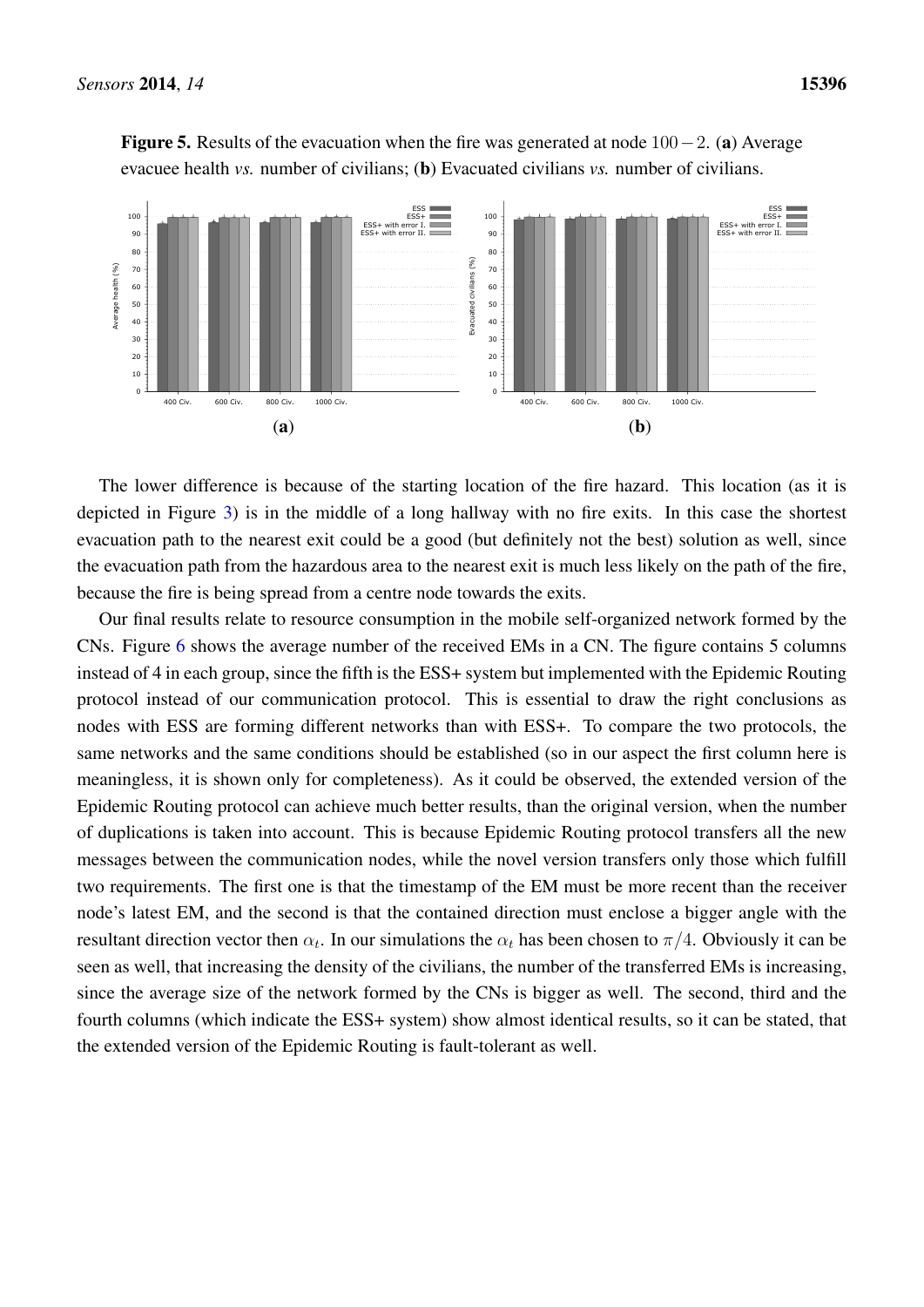<span id="page-10-0"></span>Figure 6. Communication results of the emergency systems. The starting position of the fire was node 16 − 0 at (a) and 100 − 2 at (b). The first four columns in each group is the same as in previous figures, however, the fifth is a new one, indicating the enhanced ESS with Epidemic Routing. (a) The fire was generated at node  $16 - 0$ ; (b) The fire was generated at node 100 − 2.



## 4. Conclusions

We have proposed and described a novel path finding algorithm and communication protocol to enhance autonomous ESSs. This path finding algorithm exploits the location of the communication nodes and hazards to calculate the direction from the hazardous area to the evacuee's current location to search for a safe path to a nearby exit. The communication protocol, is an extension of Epidemic Routing.

A real-life example of a shopping centre was used as a case study to evaluate how these two algorithms can improve the performance of emergency evacuation systems. We evaluated the performance based on four different densities evacuees and with two different fire starting positions. Our experimental results indicate that an emergency evacuation system enhanced with our novel algorithms can evacuate a few percentage more evacuees and also improve the health level of the evacuees. These can lead to a significant number of people who are actually saved during an emergency such as a fire in a crowded shopping centre. In future work it will be quite interesting to evaluate the inclusion of more sophisticated guidance techniques that could include real-time visual matching with enhanced reality tools [\[25\]](#page-12-8), in order to improve the decision making and provide evacuees with better and more reliable directions that take into account both the evacuees precise physical context and his/her location.

## Author Contributions

Andras Kokuti created the algorithms and carried out the experiments. Erol Gelenbe designed the DBES simulation tool. Andras Kokuti and Erol Gelenbe analysed the data. Erol Gelenbe supervised the project and both authors drafted and edited the paper.

## Conflicts of Interest

The authors declare no conflict of interest.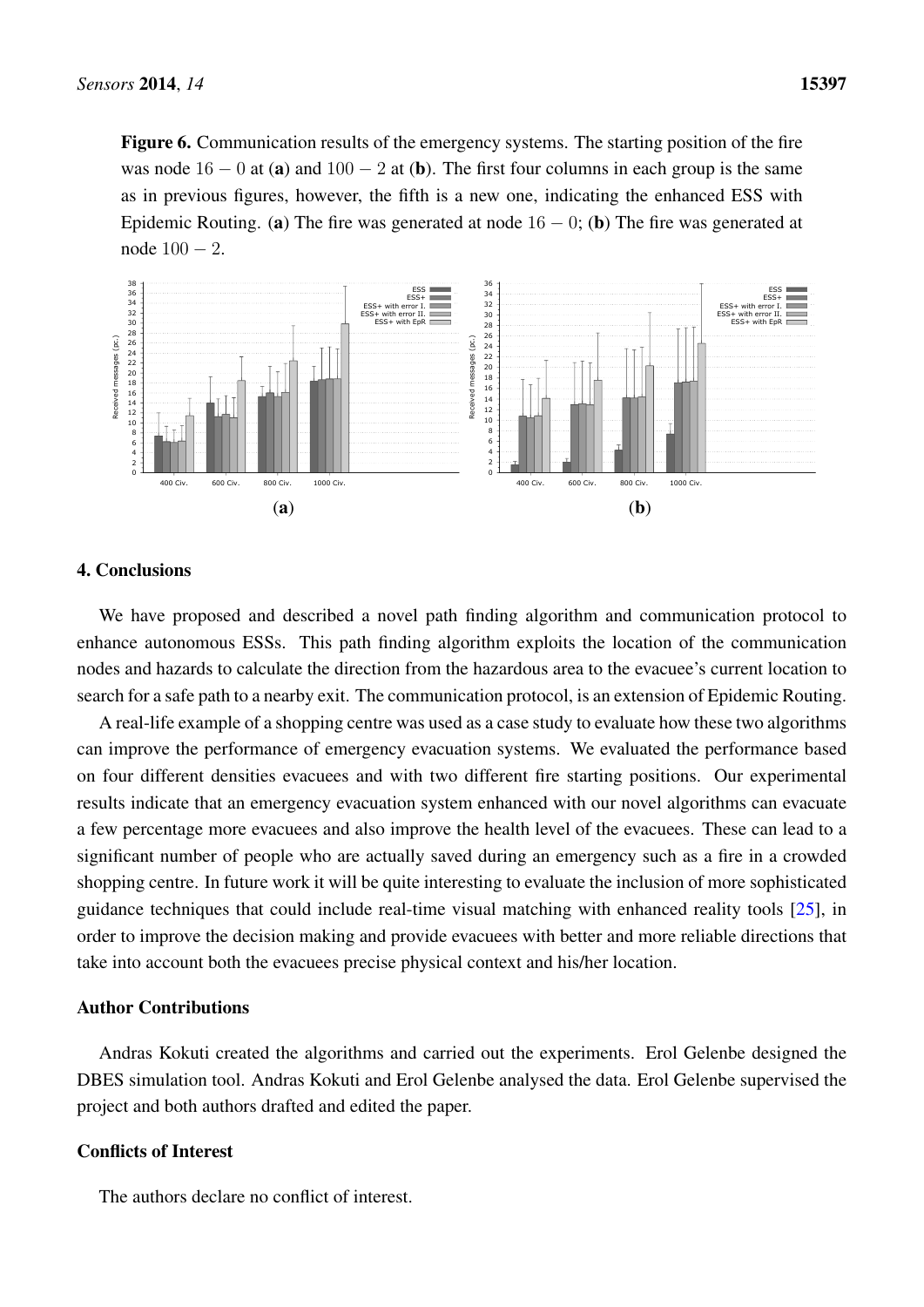# References

- <span id="page-11-0"></span>1. Gelenbe, E.; Schmajuk, N.; Staddon, J.; Reif, J. Autonomous search by robots and animals: A survey. *Robot. Auton. Syst.* 1997, *22*, 23–34.
- <span id="page-11-1"></span>2. Cao, Y.; Gelenbe, E. Autonomous search for mines. *Eur. J. Oper. Res.* 1998, *108*, 319–333.
- <span id="page-11-2"></span>3. Gelenbe, E.; Wu, F.J. Large scale simulation for human evacuation and rescue. *Comput. Math. Appl.* 2012, *64*, 3869–3880.
- <span id="page-11-3"></span>4. Gelenbe, E.; Wu, F.J. Future research on cyber-physical emergency management systems. *Futur. Internet* 2013, *5*, 336–354.
- <span id="page-11-4"></span>5. Li, Q.; de Rosa, M.; Rus, D. Distributed algorithms for guiding navigation across a sensor network. In Proceedings of the 9th Annual International Conference on Mobile Computing and Networking (MobiCom'03), San Diego, CA, USA, 14–19 September 2003; pp. 313–325.
- <span id="page-11-5"></span>6. Tseng, Y.C.; Pan, M.S.; Tsai, Y.Y. Wireless sensor networks for emergency navigation. *Computer* 2006, *39*, 55–62.
- <span id="page-11-6"></span>7. Pan, M.S.; Tsai, C.H.; Tseng, Y.C. Emergency guiding and monitoring applications in indoor 3D environments by wireless sensor networks. *Int. J. Sens. Netw.* 2006, *1*, 2–10.
- <span id="page-11-7"></span>8. Li, S.; Zhan, A.; Wu, X.; Chen, G. ERN: Emergence rescue navigation with wireless sensor networks. In Proceedings of the IEEE 15th International Conference onParallel and Distributed Systems (ICPADS 2009), Shenzhen, China, 8–11 December 2009; pp. 361–368.
- <span id="page-11-8"></span>9. Van Willigen, W.; Neef, R.; van Lieburg, A.; Schut, M.C. WILLEM: A wireless intelligent evacuation method. In Proceedings of the IEEE Third International Conference on Sensor Technologies and Applications (SENSORCOMM'09), Athens, Glyfada, 18–23 June 2009; pp. 382–387.
- <span id="page-11-9"></span>10. Inoue, Y.; Sashima, A.; Ikeda, T.; Kurumatani, K. Indoor emergency evacuation service on autonomous navigation system using mobile phone. In Proceedings of the IEEE Second International Symposium on Universal Communication (ISUC'08), Osaka, Japan, 15–16 December 2008; pp. 79–85.
- <span id="page-11-10"></span>11. Filippoupolitis, A.; Gelenbe, E. A distributed decision support system for building evacuation. In Proceedings of the IEEE 2nd Conference on Human System Interactions (HSI'09), Catania, Italy, 21–23 May 2009; pp. 323–330.
- <span id="page-11-11"></span>12. Filippoupolitis, A. An adaptive system for movement decision support in building evacuation. In *Computer and Information Sciences*; Springer: Berlin, Germany, 2010; pp. 389–392.
- <span id="page-11-12"></span>13. Filippoupolitis, A.; Görbil, G.; Gelenbe, E. Spatial Computers for Emergency Support. *Comput. J.* 2013, *56*, 1399–1416.
- <span id="page-11-13"></span>14. Pelusi, L.; Passarella, A.; Conti, M. Opportunistic networking: data forwarding in disconnected mobile ad hoc networks. *IEEE Commun. Mag.* 2006, *44*, 134–141.
- <span id="page-11-14"></span>15. Gelenbe, E.; Lent, R.; Xu, Z. Towards Networks with Cognitive Packets. In *Performance and QoS of Next Generation Networking*; Goto, K., Hasegawa, T., Takagi, H., Takahashi, Y., Eds.; Springer: London, UK, 2001; pp. 3–17.
- <span id="page-11-15"></span>16. Liu, L.; Chen, Z. Data forwarding in opportunistic networks. *Inf. Technol. J.* 2010, *9*, 215–223.